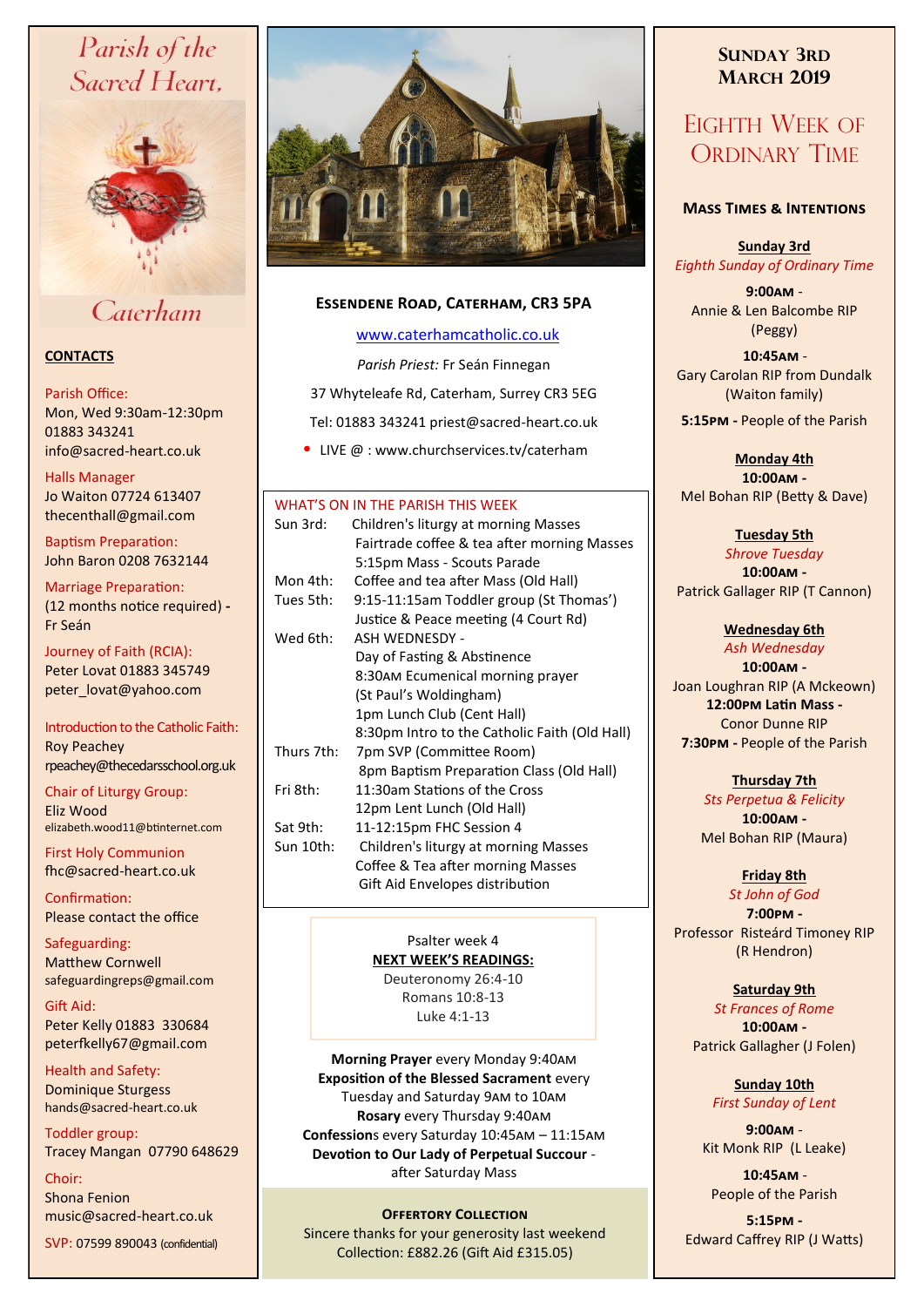

This week is Ash Wednesday.

No Meeting! (Except in church for ashes!)

We will meet next week to consider Reconciliation.

(It is Lent, after all)

If you are not reconciled with Reconciliation, come along. We will expect the whole parish!

#### **GIFT AID ENVELOPE C O L L E C T I O N**

Advance notice - To all Gift Aid donors (both weekly envelopes and standing order). Your new envelopes for the new tax year will be available for collection at all Masses on Sunday March 10th. Please pick them up from the table in the porch.

#### **C A T E R H A M O V E R S E A S A I D T R U S T**



Fundraising Spring Concert in aid of Caterham Overseas Aid Trust and Hope/

Malawi. Saturday 16th March at 7pm in Caterham Baptist Church, 4 Beechwood Road, Caterham. Featuring INDIGO+0 local folk group and introducing Beth & Alexandra two vocalists from Trinity School. Tickets £7 available from Pauline Johns, 11 Ashwick Close, Caterham Tel: 01883 341909 or email: Pauline.johns @btinternet.com



**L U N C H C L U B** 

Wednesday 6th March at 1pm in the Centenary hall, all welcome.

MENU: Fish cobbler with parsley sauce, new potatoes and vegetables, with pineapple upside down cake and custard for dessert.

Tea, coffee and a raffle to follow. All for £4:50p.

### **F A I R T R A D E F O R T N I G H T**

25 February to 10 March - when we celebrate our connection with those in the developing world who grow many of the things we enjoy. This year you can help by continuing to buy products with the Fairtrade MARK and supporting this year's 'She deserves £1.86 Campaign' (see below) http://www.fairtrade.org.uk/en/get-involved/currentcampaigns/Fairtrade-Fortnight.

The focus is on cocoa and the crisis that has caused the world market price to plummet. The causes need multiple solutions and Fairtrade has made real progress, but certification alone can't solve all the problems. Choose Fairtrade and together we can do more. Sunday 3rd March there will be Fairtrade stalls and refreshments in the Old Hall after 9am and 10.45 am Mass. Please support Fairtrade Fortnight and see more information coming soon in the church porch.



*She Deserves …£1.86\* is the amount a cocoa farmer in West Africa needs to earn each day in order to achieve a living income. See: www.fairtrade.org.uk/en/get-involved/current-campaigns/Fairtrade-Fortnight*

#### **L E N T G R O U P S**

Come and join a Lent Group and meet new people. Even if you can only manage 1 or 2 meetings you are very welcome.

The book for the course is: Journeying with Jesus. £4.99 available in the porch.

| <b>DAY</b> | <b>TIME</b>        | <b>LEADER</b>        | <b>VENUE</b>                 |
|------------|--------------------|----------------------|------------------------------|
| Sunday     | 7.30 <sub>pm</sub> | Peter Lovat          | Godstone                     |
| Monday     | 11.00am            | Eliz Wood            | Old Hall                     |
| Weds       | 1.00 <sub>pm</sub> | <b>Marion Copley</b> | Old Hall                     |
|            | 7.30 <sub>pm</sub> | Eliz Wood            | 4 Court Rd                   |
|            | 7.30 <sub>pm</sub> | Peter Lovat          | Bar Lounge                   |
|            |                    | Journey of Faith     |                              |
| Thursday   | 11.00am            | <b>URC</b>           | <b>URC Church, Harestone</b> |
|            |                    |                      | Valley Rd, Caterham          |

Contact nos: Peter Lovat 01883 345749 or Eliz Wood 07905292936

#### **FRIDAYS IN LENT**

11.30am Stations of the Cross

6.30pm Stations of the Cross

12.00pm Lent Lunches in the Old Hall. All donations will go to CAFOD, SVP, Madaba Christians and the Catenians.

#### **P A R I S H P I L G R I M A G E T O T H E H O L Y L A N D 1 1 T H - 1 8 T H M A Y 2 0 2 0**

Since the time of Jesus, Christians have travelled from all over the world to walk the paths that Jesus walked and to visit sites that were significant during his lifetime. These include Bethlehem, Nazareth, Tiberias, the Sea of Galilee and Jerusalem, with visits to the Mount of

Olives, the Garden of Gethsemane and walking the Via Dolorosa. The pilgrimage of all pilgrimages!

The approximate cost of this 7 night trip, which includes stays in Galilee, Bethlehem and Jerusalem, is £1,500 per person, with a supplement for a single room. At this stage we are just trying to

ascertain the level of interest in the trip and would be grateful if you would email or telephone the Parish Office in the next week, leaving your telephone number and/or email address if you would like further information. A minimum of 20 people will be needed for the trip to go ahead.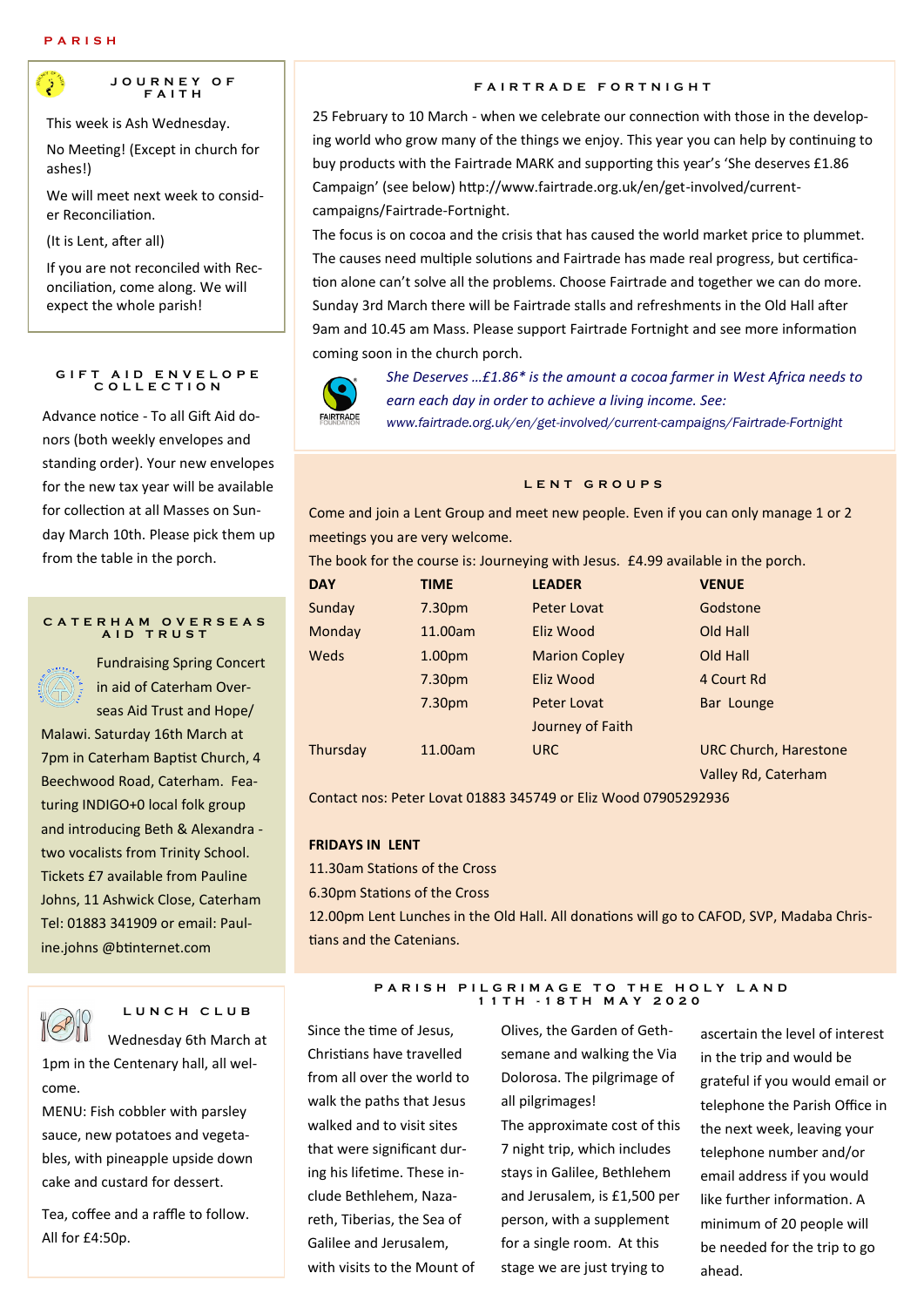#### **P L A N T S A L E – 1 9 T H M A Y**

Have you noticed the lovely crocuses on the lawn as you arrive for Mass. These have been planted by the Beavers over the past 3 years and the cost of the bulbs was paid for last year from the money we made at our last Plant Sale. They would like to beaver away again this year to continue with their good work. We are holding the Plant Sale this year on the 19th of May after all Masses. It would be great if all gardeners plant a few extra seeds, divide that plant you have intended to do and pot it up for our sale. With your help, we can make this years sale as great a success as last year.

Labelled jam-jars will be available after all Masses this Sunday. Each family is invited to take one home, and place it in a prominent place, to remind us all of the importance of making small sacrifices this

Lent to support those who are in need. For some, it may be a chocolate bar or a coffee. For others, perhaps the sacrifice will be a readymade sandwich or a glass of wine. If we place a small do-

#### **C A F O D J A R S – ' SMALL LENT EN SACRIFICES FOR THOSE IN NEED'**

nation in the jar to represent each sacrifice, together we can make a difference. You will be asked to return the jars at the end of Lent.

CAFOD is the official aid agency of the Catholic Church in England and Wales. With our help, it reaches out to people living in hard-to-reach places, in war zones and those who are discriminated against. No-one should be beyond the love and support they need to live a dignified life.

### **M A D A B A L I N K U P D A T E**

Samir Kirkhwa's operation is scheduled for next Wednesday 6th March in Amman Jordan. Please remember him, his wife and son in your prayers. Over £6000 has now been collected from charities supporting refugees in Jordan and funds raised in this country. The sum raised by the Sacred Heart Parish has passed £1500.This includes a donation of £400 from the Tandridge Catenian Circle's president's charity fund.

Fr Sean has kindly decided to donate Lenten alms collected this year to Madaba for the refugees and the poor of the parish of St John the Baptist. Please place contributions in the basket in the church porch after masses on Sunday.

Easter cards will be available for 2 weeks from Sunday March 17th.Please sign one of these and send a supportive message to a refugee family. They will be taken to Madaba and distributed at Easter. The refugees greatly value being remembered in this way.

The date of the next parish lunch in support of Madaba will be on Sunday 12th May. Please keep the date free. More details later.

St Francis Catholic Primary School, Caterham, have been chosen to take part in the customer vote for a Bags of Help grant from Tesco.

The school hopes to provide their pupils with a garden they're proud of, can learn from, feel a connection with

### ST FRANCIS CATHOLIC PRIMARY SCHOOL

and that helps them feel a responsibility for nature by caring for it themselves. The Natural Connection Demonstrations Project, Natural England 2016 found "… emerging evidence that connection to nature is associated with certain wellbeing, educational outcomes and

pro-environmental behaviours." So please help benefit the children of St Francis.

You can vote in store at Tesco Caterham-on-the-Hill, Redhill and Edenbridge during March and April, and give St Francis the opportunity to be awarded a grant of up to £4000 to fund their project. Please ask your

friends and family to vote for them too! It's really easy and there's no minimum spend, so even if you don't do your main shop at Tesco, you can still support St Francis. Just ask for a blue token when paying for your shopping and pop it in the box for St Francis' School Little Explorers' Pond. Thank you

Local family looking for someone to look after their tortoise when they are away. Usually at school holiday time. Can pay £10 per week. Please email Sue at sue.fanthome@gmail.com

### **J U S T I C E A N D P E A C E G R O U P**

The next Justice and Peace Group meeting is Tuesday 5th March, 7.30 for 7.45pm at 4 Court Road– all welcome. Further details -Marion M. 07983384385.

#### **P L A N N I N G A N D P R E P A R I N G F O R L E N T**

The shop has books and children's activities to guide us through Lent. LENT EXTRA £2.25 has daily prayer and readings with interesting articles including one from Kathryn Jenkins plus activities for children. Come and see while stocks last.